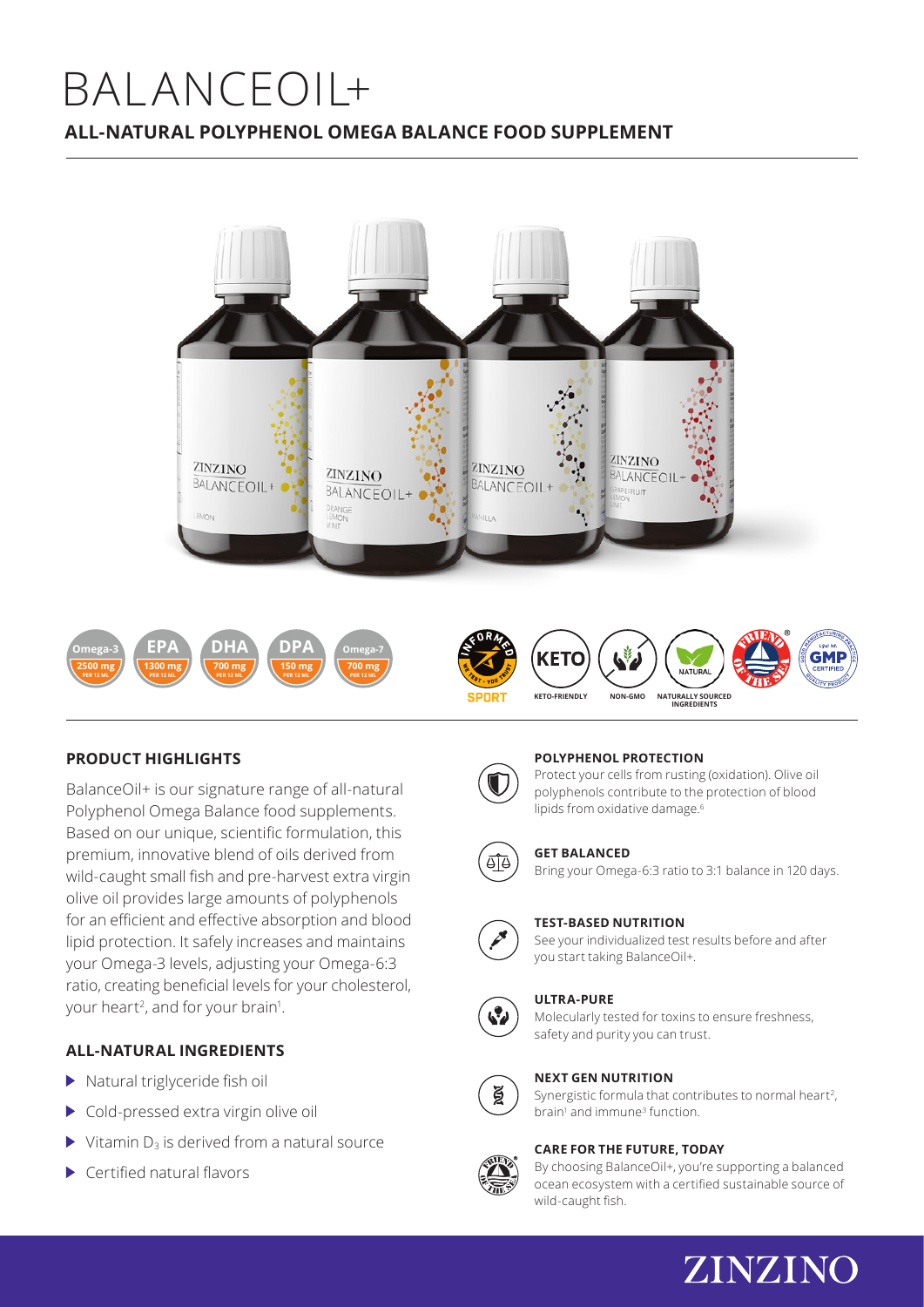#### **BALANCEOIL+: FISH AND OLIVE OIL IN PERFECT BALANCE WITH PROVEN RESULTS**

The scientific formulation inside BalanceOil+ combines a unique fish oil grade with beneficial amounts of both Omega-3 and Omega-7, along with a scientifically certified measure of olive oil that provides polyphenols, phytonutrients, and Omega-9 in high quantities, and thus contributes to the enhanced oxidative stability of Omega-3 lipids.4

The polyphenols bind to the Omega-3s and act as effective antioxidants, preventing the lipids from oxidating.4 The polyphenols of the olive oil mimic the polyphenols naturally present in fish and transfer the fragile Omega-3 through the body until delivering them securely within the cell membranes. The polyphenols and the marine lipids collaborate in a highly synergetic way, making it possible for the body to safely absorb, adjust, and maintain the Omega-3 levels above the required 8% necessary to achieve an Omega-6:3 balance below 3:1.

The average Omega-6:3 ratio for people not taking an Omega-3 supplement is 12:1 for Northern Europe, 15:1 for Europe, and 25:1 for USA, as revealed by researching the world´s largest database of essential fatty acids, with 600,000+ tests analyzed at the independent laboratory, Vitas Analytical Services. After taking BalanceOil+ products for 120-days, the average ratio in all of these geographical areas is below 3:1.

# **SPANISH EXTRA VIRGIN OLIVE OIL IN BALANCEOIL+**

Balance Oil+ is made with extra virgin olive oil from the Spanish Picual olive which is selected for its richness in Omega-9 and very high antioxidant content. Omega-9 (Oleic acid) is an important feature, which actively supports the normalization of blood cholesterol levels.4 The olives are of pre-harvest quality and in the process the stones are taken out and only the fruits are coldpressed, resulting in an extra virgin oil, rich in Omega-9 (Oleic acid) with very high content of antioxidants called polyphenols (above 750 mg/kg), both with several beneficial effects.<sup>15</sup> The polyphenols protect the BalanceOil+ in the bottle but even more importantly, also your cells.

# **EXTRA VIRGIN OLIVE OIL PHYTONUTRIENT PROFILE**

| Olive Polyphenols        | 750 mg / kilo  |
|--------------------------|----------------|
| Hydroxytyrosol & Tyrosol | 330 mg / kilo  |
| Oleocanthal + Oleacein   | 490 mg / kilo  |
| Oleuropein               | 64 mg / kilo   |
| Squalene                 | 4230 mg / kilo |
| Vitamin E                | 300 mg / kilo  |
| Maslinic acid            | 100 mg / kilo  |
|                          |                |

### **THE UNIQUE BLEND OF FISH OIL SUPPORTING NORMAL HEART AND BRAIN FUNCTION**

The fish oil used in BalanceOil+ products is a selectively sourced fish oil grade 20/10 EPA/DHA (vs the industry standard of 18/12), with a unique essential fatty acid profile for both Omega-3 (EPA, DHA, DPA) and Omega-7 (POA, VA). The fish oils we choose are derived from short-lived, wild-caught, small pelagic fish. Primarily, these are anchovies, but we also include sardines and mackerel. All of our oil is derived from fishing areas certified by Friend of the Sea for sustainable fishing in unpolluted waters, something that is ecologically imperative and essential when it comes to getting a high-quality oil free from heavy metals, PCBs, and other toxins.

The fish are carefully steam cooked (no chemicals or solvents are used in this process at any stage), and then the whole fish is pressed in order to retrieve the oil (approx. 3-5% of the fish). As with all fish oils, the oil needs to be refined through a 4-step process. This is done by the manufacturer, LYSI in Iceland, and it eliminates flavours, odors, and any environmental contaminants that otherwise could spoil the quality of the product. Hence our fish oil complies with all EFSA, FDA, and other strict regulations that are found around the globe. LYSI meets all regulatory quality requirements and are GMP certified for food and pharmaceutical products. Thus, the BalanceOil+ products are also GMP certified.

# **NATURAL TOCOPHEROLS**

Mixed tocopherols are a commonly used antioxidant in dietary supplements. The natural tocopherols used are specifically made from GMO-free, highly refined, soybean oil distillates, which undergo further refining to ensure that they do not contain any soy proteins. This means that no allergens are present within the product. The typical composition inside BalanceOil+ is alpha-, beta-, gamma-, and delta-tocopherols.

# **PURE VITAMIN D3**

BalanceOil+ contains vitamin D<sub>3</sub> (cholecalciferol). We use a natural vitamin  $D_3$  made from lanolin, a naturally occurring fat found in sheep's wool. The vitamin  $D_3$  is made by dissolving a precursor to vitamin  $D_3$  from the lanolin. It is then chemically altered and activated by exposure to ultraviolet (UV) light. The chemical process is comparable to the process which occurs in the human skin when it produces vitamin  $D_3$  from sunlight exposure.



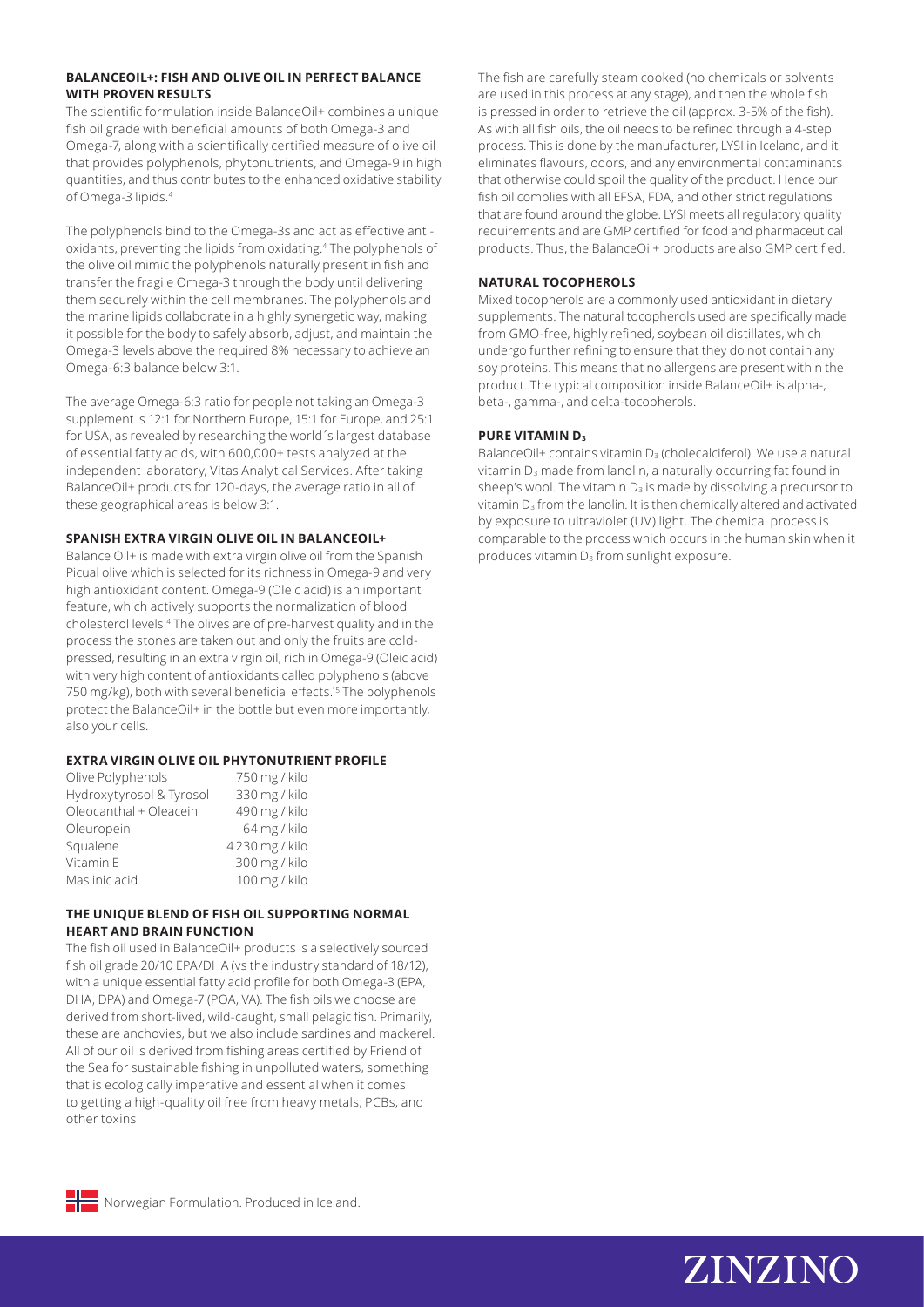- **Contributes to normal brain function<sup>1</sup> as the daily dosage contains 700 mg DHA**
- **Contributes to a normal immune system3 as the daily dosage contains 20 μg Vitamin D<sup>3</sup>**
- **Helps maintain sufficient levels of EPA and DHA in your body**
- **Helps maintain optimal Omega-6:3 levels in your body**
- **Helps maintain polyphenol levels in your body to protect blood lipids from oxidative stress6**
- **Supports healthy and normal eye function as it contains 700 mg DHA7**
- ▶ Contributes to normal bones<sup>11</sup>, muscle function<sup>12</sup>, **normal teeth13 and cell division14 since the daily dosage contains 20 μg Vitamin D<sup>3</sup>**
- ▶ Supports normal blood triglyceride levels<sup>8</sup>, normal **blood pressure9 and normal blood calcium levels10**

#### **BRAIN FUNCTION**

EPA and DHA have approved health claims for maintaining normal brain function.1 For pregnant and lactating women, DHA contributes to normal brain development of the fetus and breastfed infants.<sup>1</sup> The long-chained Omega-3 fatty acids are important for our health, and for the health of the next generation too.

#### **HEART FUNCTION**

EPA and DHA have approved health claims for heart health. They contribute to the normal function of our hearts.2

#### **THE IMMUNE SYSTEM**

BalanceOil+ contains vitamin  $D_3$ , which is vitally important for the immune system as it contributes to its normal function.<sup>3</sup>

#### **OXIDATION PROTECTION**

Hydroxytyrosol from olives contributes to the protection of blood lipids from oxidative damage when the daily dose is 5 mg or more.<sup>6</sup> Lipids are fat-like substances found in your blood and body tissues, such as cholesterol or triglycerides which are important for our heart health.

# KEY BENEFITS SUPPLEMENT FACTS

| <b>Nutritional value and contents in:</b> | 12 ml             |
|-------------------------------------------|-------------------|
| Fish oil                                  | 6627 mg           |
| Omega-3 fatty acids                       | 2478 mg           |
| of which C20:5 (EPA)                      | 1283 mg           |
| of which C22:6 (DHA)                      | 683 mg            |
| Olive oil                                 | 4092 mg           |
| of which oleic acid (Omega-9)             | 3069 mg           |
| of which polyphenols                      | 3.5 <sub>mg</sub> |
| Vitamin $D_3(400\% \text{ of RV*})$       | $20 \mu g$        |
| *RV = reference value                     |                   |

**ZINZINO POLYPHENOL BLEND:** Hydroxytyrosol, tyrosol, oleuropein, oleocanthal and flavonoids.

**ZINZINO BALANCE BLEND:** Omega-3 (EPA, DHA, DPA), Omega-7, Omega-9 and Vitamin D<sub>3</sub>.

**NATURAL:** BalanceOil+ is made from naturally sourced ingredients only.

**GMO-FREE:** Our products are GMO-free (i.e. free of genetically modified organisms).

**RECOMMENDED DAILY DOSAGE:** 0.15 ml per kilo body weight. Adjust serving size based on body weight. Adults with body weight 50 kg: 7.5 ml daily. Adults with body weight 80 kg: 12 ml daily. Do not exceed recommended daily dose. Food supplements are not intended as a substitute for a balanced and varied diet.

**INGREDIENTS: Fish** oils (from anchovy, mackerel, sardine), cold-pressed olive oil, mixed tocopherols (antioxidants), natural flavors\*, vitamin  $D_3$  (cholecalciferol).

- \* Natural vanilla flavor
- \* Natural lemon flavor
- \* Natural orange lemon mint flavor
- \* Natural grapefruit lemon lime flavor

**CAUTION:** If taking blood-thinning medication, consult your doctor before using BalanceOil+.

**STORAGE:** Store unopened bottles in a dark dry place at room temperature or in a refrigerator. Store opened bottles in a refrigerator and use within 45 days. The oil may become cloudy at temperatures lower than 4 °C due to the solidification of the olive oil. The oil will clear at room temperature. Keep out of reach of children.

**CONTENT:** 300 ml